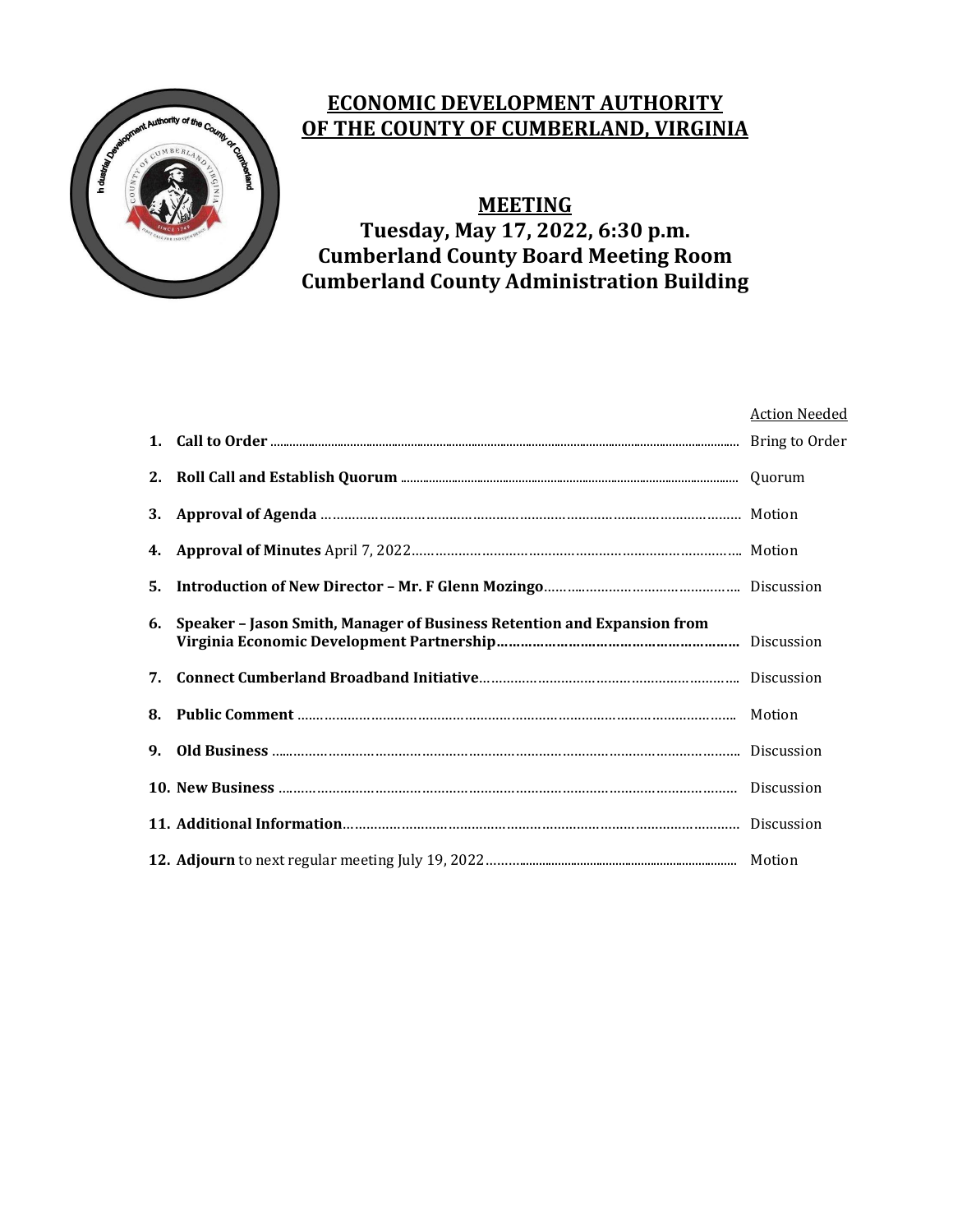## **MINUTES OF THE ECONOMIC DEVELOPMENT AUTHORITY REGULAR MEETING CIRCUIT COURTROOM, CUMBERLAND COURTHOUSE CUMBERLAND COUNTY COURTHOUSE COMPLEX Thursday, April 7, 2022 6:30 P.M.**

| <b>PRESENT:</b>      | Jack Lawhorne, Chairman<br>John Seal, Vice-Chairman<br>James Ennis, Director<br>Sharon Larson, Director<br>John Mistichelli, Director |
|----------------------|---------------------------------------------------------------------------------------------------------------------------------------|
| <b>ABSENT:</b>       | Joe Hazlegrove, Director<br>Cheryl Boswell, Director<br>Brian Stanley, Board Liaison                                                  |
| <b>ALSO PRESENT:</b> | Derek Stamey, County Administrator<br>Tiana Branch, Deputy Clerk to the Board<br>Jennifer Crews, Finance Director                     |

### **CALL TO ORDER AND ROLL CALL**

Jack Lawhorne, Chairman, called to order the meeting of the Economic Development Authority of Cumberland County, Virginia on Thursday, April 7, 2022 at 6:30 PM and a quorum was established.

### **APPROVAL OF AGENDA**

On a motion by Director Ennis and seconded by Director Seal, the agenda was approved as presented. The motion passed 5-0.

### **APPROVAL OF MINUTES**

On a motion by Director Ennis and seconded by Chairman Lawhorne, the minutes of the Economic Development Authority from the meeting on November 16, 2021 were approved as presented. The motion passed 5-0.

### **INTRODUCTION OF DEREK STAMEY, COUNTY ADMINISTRATOR**

County Administrator, Derek Stamey, introduced himself to the Directors and gave his perspective of his goals for the future of the County. He informed the Directors about internal projects currently being arranged by staff and Board of Supervisors including the Strategic Plan Workshop held by Supervisors on April 5, 2022. He explained to the Directors his goals and expectations of the Strategic Plan process and stated that he expects to bring industries and employment opportunities to residents in the future.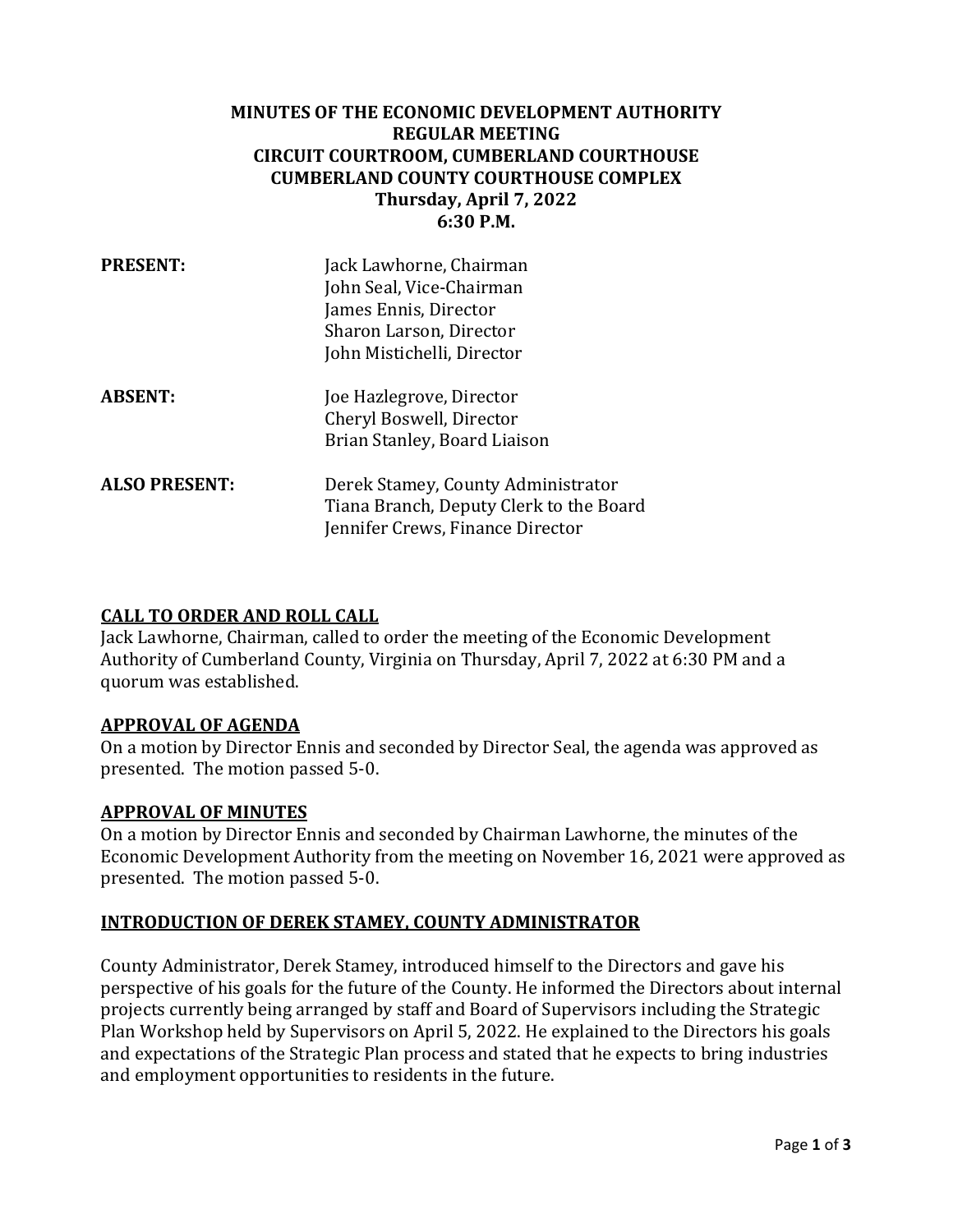Mr. Stamey presented the Directors with an overview of BluDot, a company who will potentially be providing Economic Development services to county. BluDot is expected to develop a webpage that will highlight the information of all local businesses and create an electronic resource to citizens.

## **APPROVAL OF 2022 BY‐LAWS**

On a motion by Director Ennis and seconded by Director Mistichelli, the Economic Development Authority approved the 2022 By-Laws. The motion carried 5-0.

# **APPROVAL OF CODE OF ETHICS AND STANDARDS OF CONDUCT FOR 2022**

On a motion by Director Seal and seconded by Director Mistichelli, the Economic Development Authority approved the Code of Ethics and Standards of Conduct for 2022. The motion carried 5-0.

# **WILLIAM SHEWMAKE, GREEN RIDGE RECYCLING FACILITY UPDATE**

Green Ridge Attorney, William Shewmake, presented the Directors with an update on the status of the Green Ridge Facility Project. He stated that the DEQ has determined their application complete so they are now going through a series of technical reviews. He explained the future steps in the process of getting the rest of the applications approved. He stated that he anticipates, if things go well, we could expect our permits in the next twelve months. Mr. Shewmake gave the Directors an update on the numerous opportunities Green Ridge has presented the county so far and expressed their continuance to support the county in economic growth in the future. Mr. Shewmake also expressed the positive impact the facility will have statewide in the future.

Director Ennis asked when did he expect the facility to open. Mr. Shewmake answered that he estimates eighteen months if everything goes or up to four years if they do not.

Director Seal asked how the one to three million figure was determined. Mr. Shewmake responded it depended on the amount of waste expected to be taken a day.

Chairman Lawhorne expressed his understanding of the need to dispose waste and his support for the project.

Director Mistichelli asked how many people does the facility plan to employ and if there was a clause stating that it had to be a certain percentage of Cumberland residents. Mr. Shewmake stated that he will need to verify the statistics and explained that there is a clause to give preference to residents of the county.

## **PUBLIC COMMENTS**

None.

## **OLD BUSINESS**

Chairman Lawhorne announced the Braven project was officially terminated in January. He stated that the building is now vacant and would love to see a tenant occupying it soon. Director Seal suggested posting a listing on a commercial site for potential offers.